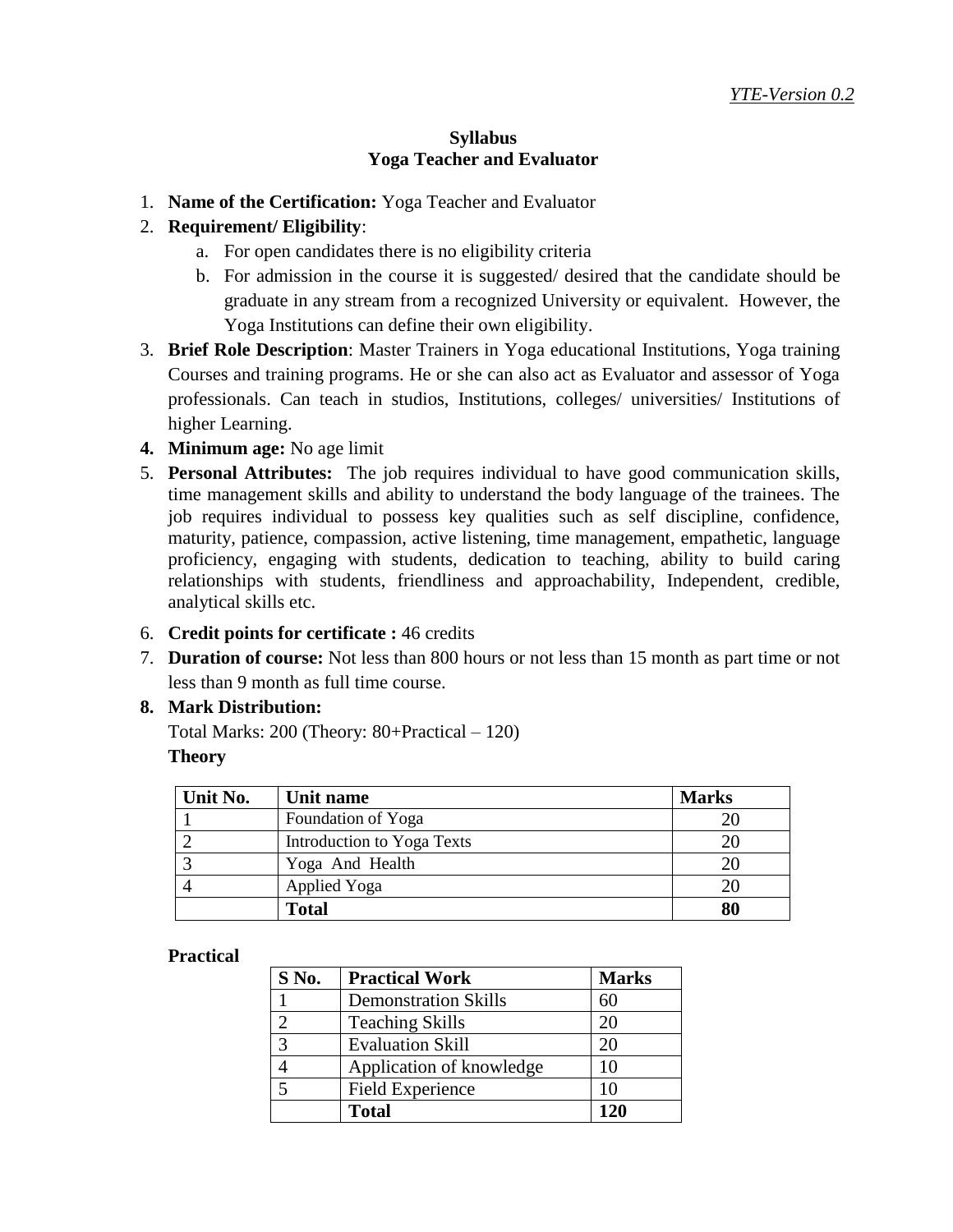#### **UNIT 1 Foundation of Yoga**

- 1.1 Etymology and Definitions of Yoga (Patanjala Yoga Sutra, Bhagwad Gita, Kathopanishad).
- 1.2 Brief Introduction to origin, history and development of Yoga (Pre- Vedic period to contemporary times).
- 1.3 Yoga in Principle Upanishads.
- 1.4 Yoga tradition in Jainism: Syadvada (theory of seven fold predictions); Concept of Kayotsarga / Preksha meditation).
- 1.5 Yoga Tradition in Buddhism: concept of Aryasatyas (four noble truths).
- 1.6 Salient features and branches of Bharatiya Darshana (Astika and Nastika Darshana).
- 1.7 General introduction to Shad Darshana with special emphasis on Samkhya, Yoga and Vedanta Darshana.
- 1.8 Brief survey of Yoga in Modern and Contemporary Times (Shri Ramakrishna, Shri Aurobindo, Maharishi Raman, Swami Vivekananda, Swami Dayananda Saraswati, Swami Shivananda, Paramhansa Madhavadas ji, Yogacharya Shri T. Krishnamacharya).
- 1.9 Guiding principles to be followed by the practioner.
- 1.10 Brief Introduction to Schools of Yoga; Jnana, Bhakti, Karma, Raja & Hatha.
- 1.11 Principles and Practices of Jnana Yoga.
- 1.12 Principles and Practices of Bhakti Yoga.
- 1.13 Principles and Practices of Karma Yoga.
- 1.14 Concept and Principles of Sukshma Vyayama, Sthula Vyayama, Surya Namaskars and their significance in Yoga Sadhana.
- 1.15 Concept and Principles of Shatkarma: Meaning, Types, Principles and their significance in Yoga Sadhana.
- 1.16 Concept and Principles of Yogasana: Meaning, definition, types and their significance in Yoga Sadhana.
- 1.17 Concept and Principles of Pranayama: Meaning, definition, types and their significance in Yoga Sadhana.
- 1.18 Introduction to Bandha & Mudra and their health benefits.
- 1.19 Introduction to Yogic relaxation techniques with special reference to Yoga Nidra.
- 1.20 Introduction to Dhyana and its role in health and well being.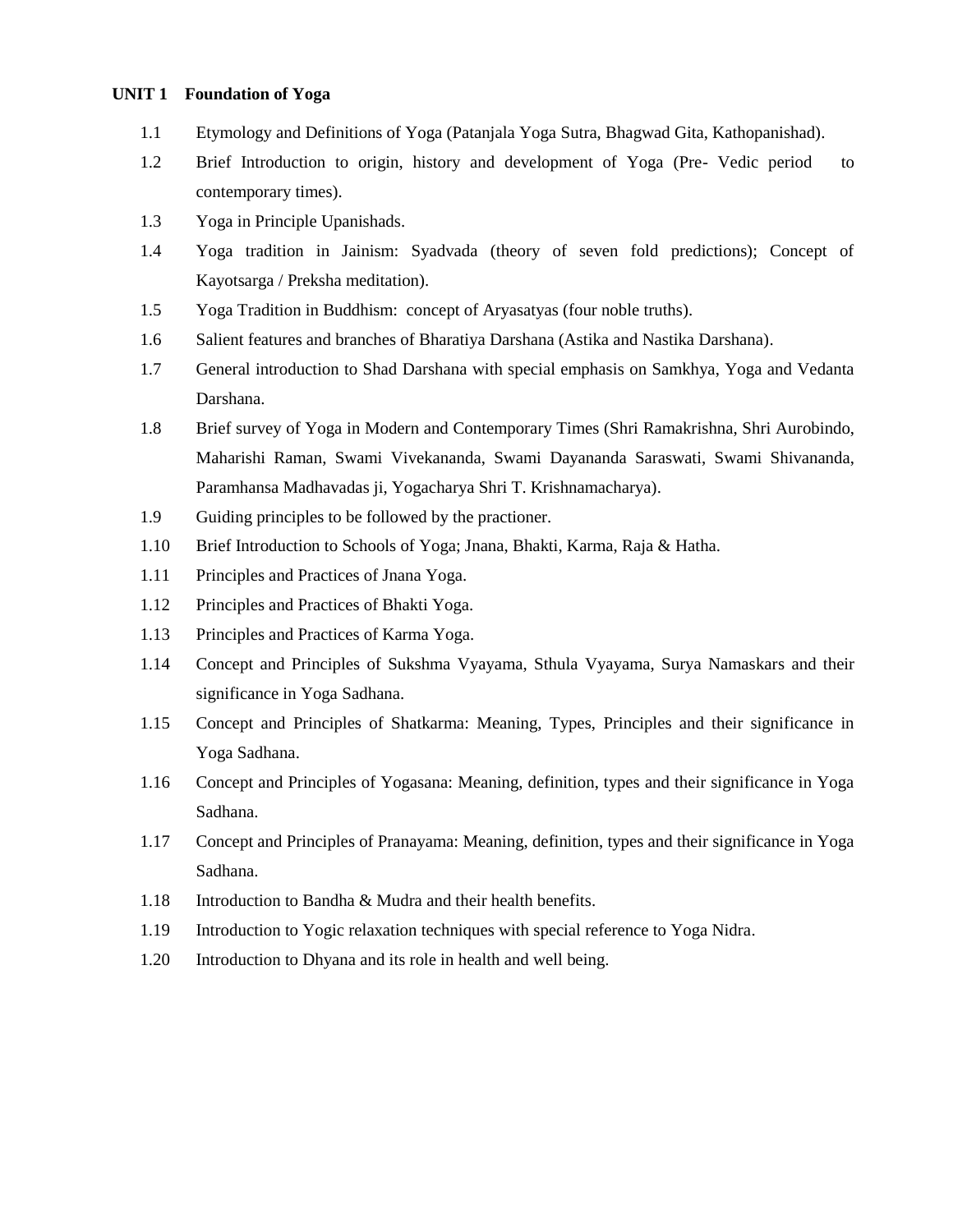#### **UNIT 2 Introduction to Yoga Texts**

- 2.1 Introduction to Prasthanatrayee, Purushartha Chatushtaya and goal of human life.
- 2.2 Yoga in Kathopanishad, Prashanopanishad, Taittiriyopnishad with special emphasis on Panchakosha Vivek and Ananda Mimamsa.
- 2.3 Concept of Sthitaprajna (stages and characteristics) in Bhagavad Gita.
- 2.4 Significance of Bhagavad Gita as a synthesis of Yoga.
- 2.5 Concept of healthy living in Bhagavad Gita (Ahara, Vihara, Achara, Vichara).
- 2.6 Introduction and highlights of Yoga Vasishtha, Definitions of Yoga and their relevance in Yoga Vasishtha.
- 2.7 Study of Patanjal Yoga Sutra including selected sutras from following chapters (I- 1 to 12, II-1 to 2, 46 to 55, III- 1 to 6).
- 2.8 Concept of Chitta, Chitta Bhumi, Chitta Vritti, Chitta Vikshepa, Chittaprasadanam, Klesha and Vivek-Khyati and their relationship with wellness.
- 2.9 Concept of Ishwara and its relevance in Yogasadhana, qualities of Ishwara, Ishwarapranidhana.
- 2.10 Concept of Kriya Yoga of Patanjali and its importance for healthy living.
- 2.11 Bahiranga Yoga of Maharisi Patanjali (Yama, Niyama, Asana, Pranayama, Pratyahara).
- 2.12 Antaranga Yoga of Maharishi Patanjali (Dharana, Dhyana, Samadhi).
- 2.13 Concept of mental well-being according to Patanjala Yoga.
- 2.14 Hatha Yoga: Its origin, history and development. Hatha Yoga: its meaning, and definition, aim, objectives and misconception about Hatha Yoga.
- 2.15 Sadhaka Tattva and Badhaka Tattva principles to be followed by Hatha Yoga practitioner.
- 2.16 Concept of Matha, Mitahara, Pathya & Apthaya, Types of Aspirants.
- 2.17 Hatha Yoga practices according to different Hatha Yogic Texts (Hatha Pradipika, Gheranda Samhita and Hatharatnavali).
- 2.18 Concept of Shwasa-Prashwasa, Vayu, Prana, Upa-Prana, Shat Chakra etc.
- 2.19 Knowledge of Hatha Yoga practices for wellness (Shatkarma, Asanas, Pranayama, Mudra, Nadaanusandhana).
- 2.20 Relevance and importance of Hatha Yoga practices in health and well being.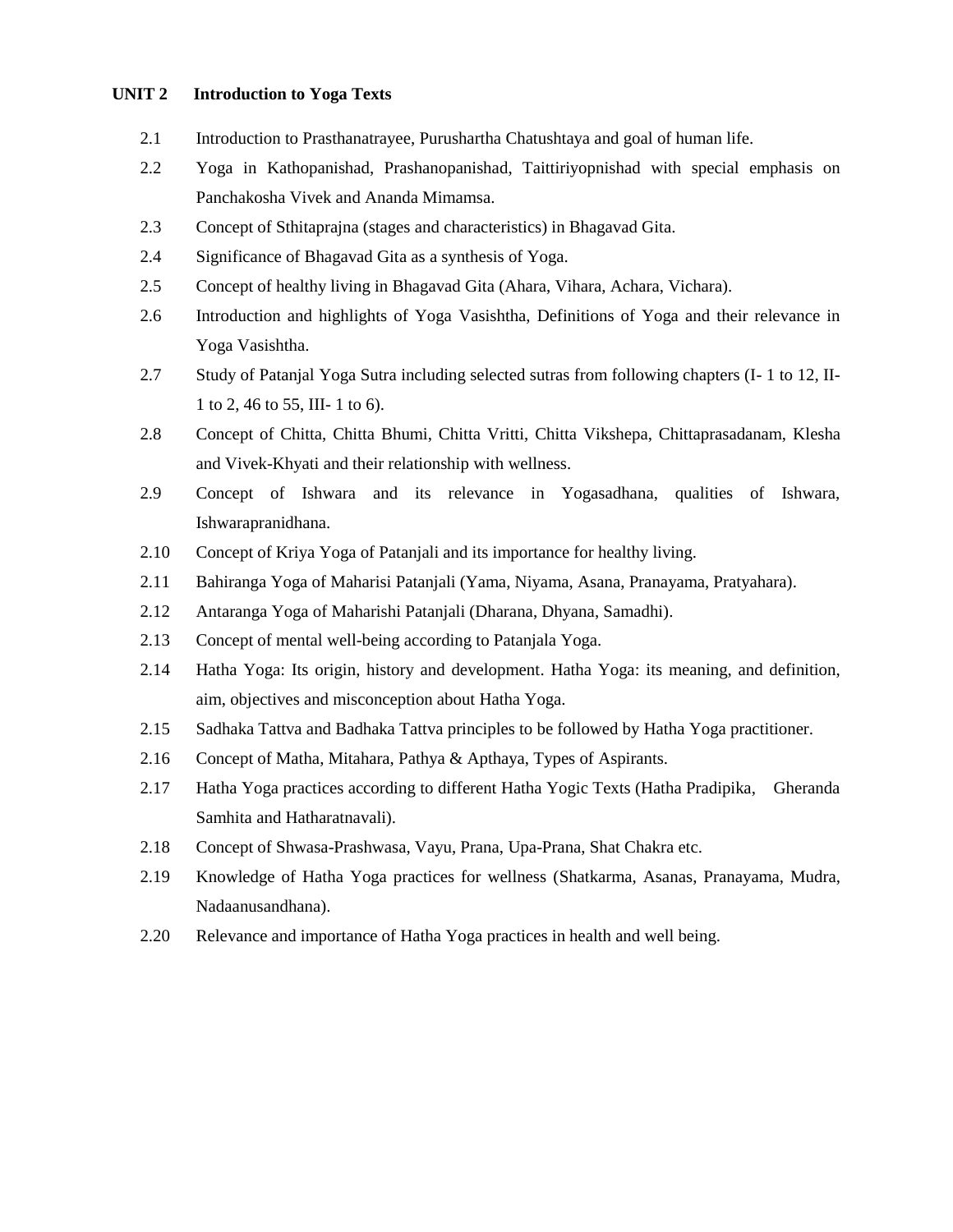#### **UNIT 3 Yoga And Health**

#### **Introduction to Human Body – Anatomy and Physiology**

- 3.1 Introduction to Human body.
- 3.2 Basic structure and functions of Musculoskeletal system, Respiratory system, Cardio vascular system, Nervous system, Digestive system and Endocrine system.
- 3.3 Homeostasis: its mechanism to maintain internal environment of the body.
- 3.4 Introduction to sensory organs (Eyes, Nose, Ears, Tounge and Skin).
- 3.5 Impact of Yogic practices on different systems of the human body: Benefits of Shatkarma, Yogasana, Pranayama and Bandha on Respiratory, Circulatory, Musculoskeletal system.

#### **Introduction to Psychology**

- 3.6 Introduction to psychology, concept of human psyche, stages of consciousness, cognitive process: Its meaning and nature.
- 3.7 Definition and nature of Behavior, kinds of Behavior Motivation.
- 3.8 Emotions : definition, nature and physiological changes during Emotion.
- 3.9 Mental Health : Yogic view of Mental Health and Mental Illness.
- 3.10 Role of Yoga in Mental Health. Importance of psychosocial environment for health and wellness.

#### **Yoga For Health And Wellness.**

- 3.11 Yogic concept of health, wellness and illness.
- 3.12 Importance of psycho-social environment for health and wellness.
- 3.13 Role of Yoga in various dimensions ( physical, mental,social and spiritual) of health.
- 3.14 Importance of following Dinacharya and Ritucharya for well being.
- 3.15 Role of Ahara, Nidra and Brahmacharya in wellness.

#### **Yoga For Disease Prevention And Health Promotion.**

- 3.16 Meaning and definition of Health and Disease, Concept of Adhi and Vyadhi, Yoga as a preventive Health care- Heyam dukham anagatam.
- 3.17 Potential causes of ill –health: Tapatrayas and Kleshas, Mental and Emotional ill Health: Anatrayas.
- 3.18 Shuddhi Prakriyas in Yoga and their role in preventive and curative Health.
- 3.19 Knowledge of Trigunas, Pancha-Kosha, Pancha-Prana and Shatkchakra and their role in Health and Disease.
- 3.20 Yogic concept of Holistic Health and its importance in the management of Diseases.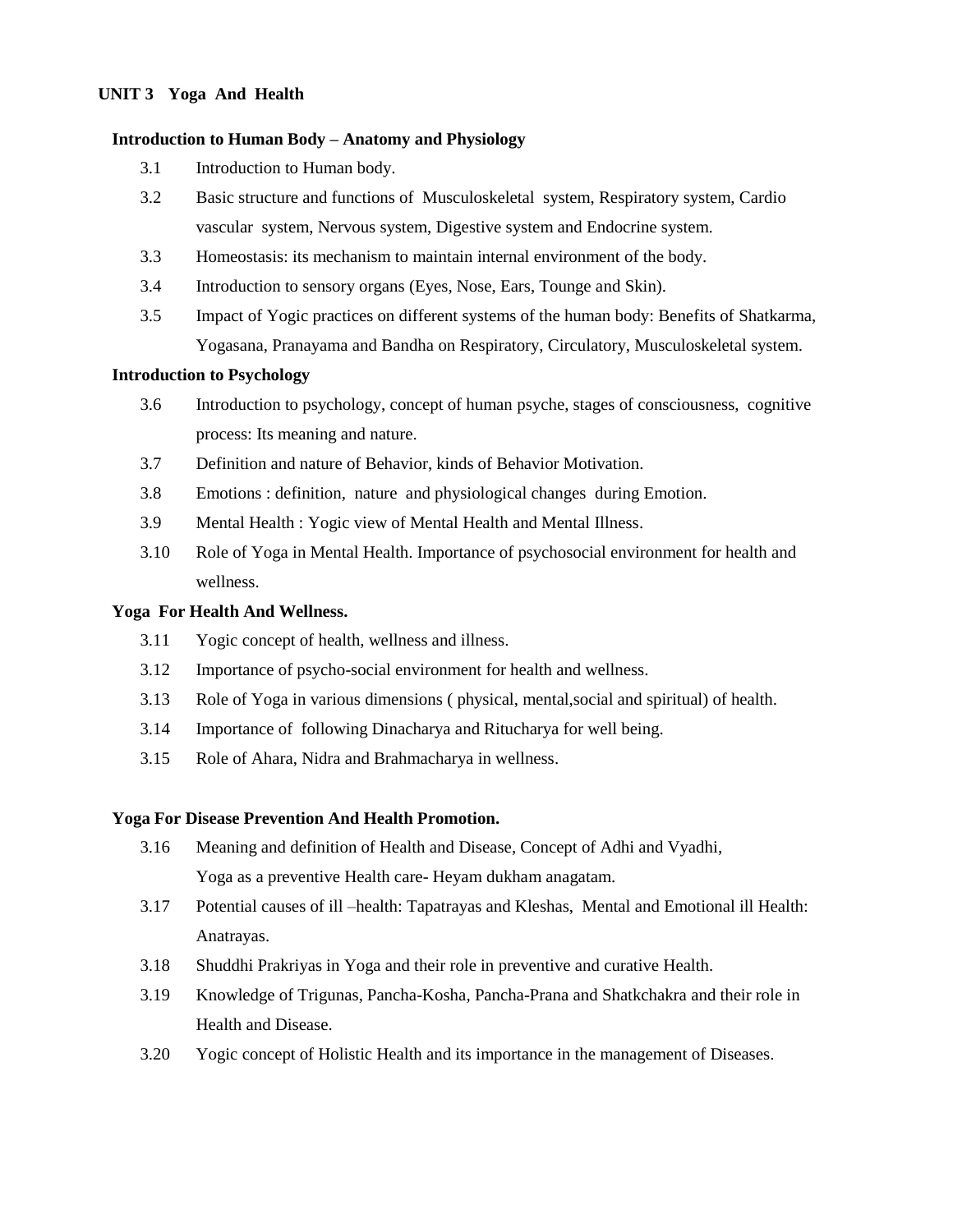# **UNIT 4 Applied Yoga**

#### **Yoga And Education**

- 4.1 Education: Its meaning, definition and goal, role and importance of education in Human Excellence.
- 4.2 Yoga in Education: Salient features of Yoga Education, Factors of Yoga Education: Teacher, Student and Teaching, Guru- Shishya- Parampara and its importance in Yoga Education.
- 4.3 Value Education: Its Meaning and Definition, Types of values, value –oriented Education in Personality Development.
- 4.4 Contribution of Yoga towards Development of Values, Spiritual Growth.
- 4.5 Salient features of Ideal Yoga Teacher, Role of Yoga Teacher in Value-oriented Education, Role of Yoga in development of healthy society**.**

#### **Yoga For Personality Develompent**

- 4.6 Personality: Meaning and types of personality.
- 4.7 Determinants of Personality with reference to psycho-social environment.
- 4.8 Knowledge of various facets and stages of development of personality.
- 4.9 Personality Development; Role of spirituality and positive attitude in personality development.
- 4.10 Role of Yogic practices (Asana, Pranayama, Shatkarma, Bandha, Mudra etc.) in the Personality Development.

#### **Yogic management of stress and its Consequences**

- 4.11 Definition, nature and types of stress.
- 4.12 Symptoms and consequences of stress on human mind.
- 4.13 Yogic perspective of stress. Yogic principles for the management of stress and its consequences.
- 4.14 Concepts and techniques of Stress management in Ashtanga Yoga of Patanjala Yogasutra and Bhagawad Gita.
- 4.15 Specific practices for stress management: Yogasana, Breath Awareness, Shavasana, Yoganidra, Pranayama and Meditation.

#### **Yoga for prevention and management of Life Style Disorders**

- 4.16 Concept of Yogic life style and its relevance.
- 4.17 General knowledge about life style related disorders : Acidity , Constipation , Irritable bowel syndrome(IBS), Bronchial Asthma , Sinusitis, Hypertension, Neck pain, Low Backache, Osteo-arthritis etc.
- 4.18 Role of Yoga in prevention and management of common disorder: Acidity, Constipation, Irritable bowel syndrome (IBS), Bronchial Asthma , Sinusitis, Hypertension, Neck pain, Low Backache, Osteo-arthritis.
- 4.19 Role of Yoga in prevention and management of non-communicable disorders.
- 4.20 Yoga as an integrative medication.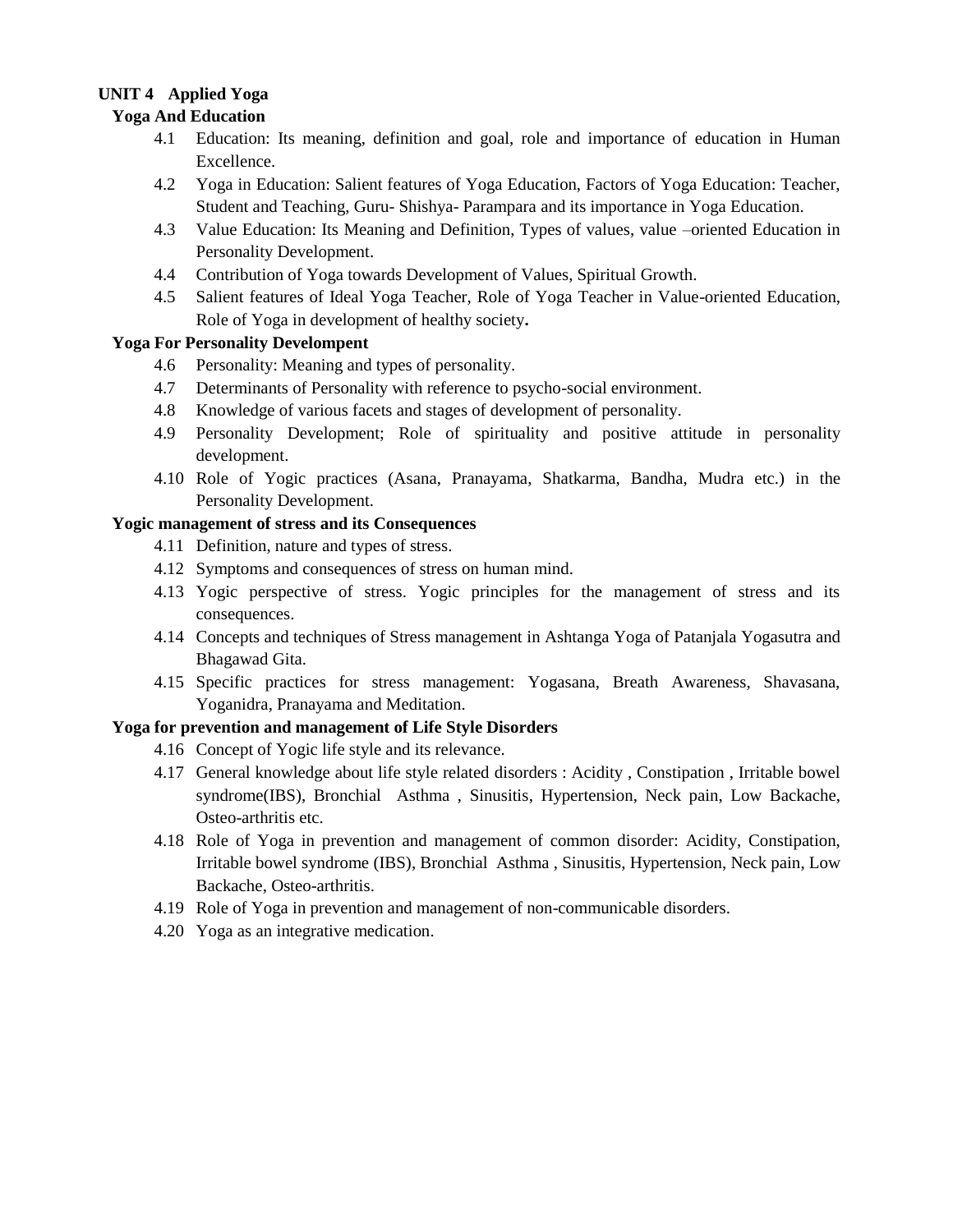#### **Yoga Practicals**

#### **5.1 Prayer**

- Concept and Recitation of Pranava
- Concept and Recitation of Hymns
- Selected universal prayers, invocations and Nishpatti Bhava.

#### **5.2 Yogic Shat Karma**

- **Neti**: Sutra Neti and Jala Neti
- **Dhauti**: Vamana Dhauti (Kunjal)
- **Kapalbhati** (Vatakrama)

#### **5.3 Yogic Sukshma Vyayama and Sthula Vyayama Yogic Sukshma Vyayama( Microcirculation Practices)**

- Neck Movement
	- Griva Shakti Vikasaka ( I,II,III,IV)
- Shoulder Movement

 Bhuja Valli Shakti Vikasaka Purna Bhuja Shakti Vikasaka

- Trunk Movement
	- Kati Shakti Vikasaka (I, II, III, IV, V )
- Knee Movement

 Jangha Shakti Vikasaka (II-A&B ) Janu Shakti Vikasaka

Ankle movement

Pada-mula shakti Vikasaka – A&B

Gulpha-pada-pristha-pada-tala shakti Vikasaka

# **Yogic Sthula Vyayama( Macrocirculation Practices)**

- Sarvanga Pushti
- Hrid Gati (Engine run)

#### **5.4 Yogic Surya Namaskara with Mantra**

#### **5.5 Yogasana**

- Tadasana, Hastottanasana, Vrikshasana
- Ardha Chakrasana, Padahastasana
- Trikonasana, Parshva Konasana, Katichakrasana
- Dandasana, Bhadrasana, Padmasana, Vajarasana,
- Yogamudrasana, Parvatasana
- Mandukasana, Ushtrasana, Shashankasana, Utthana Mandukasana,
- Paschimottanasana, Purvottanasana
- Vakrasana, Ardha Matsyendrasana, Gomukhasana
- Makarasana, Bhujangasana, Salabhasana, Dhanurasana
- Pavanamuktasana and its variations
- Uttanapadasana, Ardha Halasana, Setubandhasana, Saral-matsyasana
- Halasana, Chakrasana
- Sirshasana
- Shavasana,

#### **5.6 Preparatory Breathing Practices**

- Sectional Breathing (Abdominal, Thoracic and Clavicular Breathing)
- Yogic Deep Breathing
- Anuloma Viloma/ Nadi Shodhana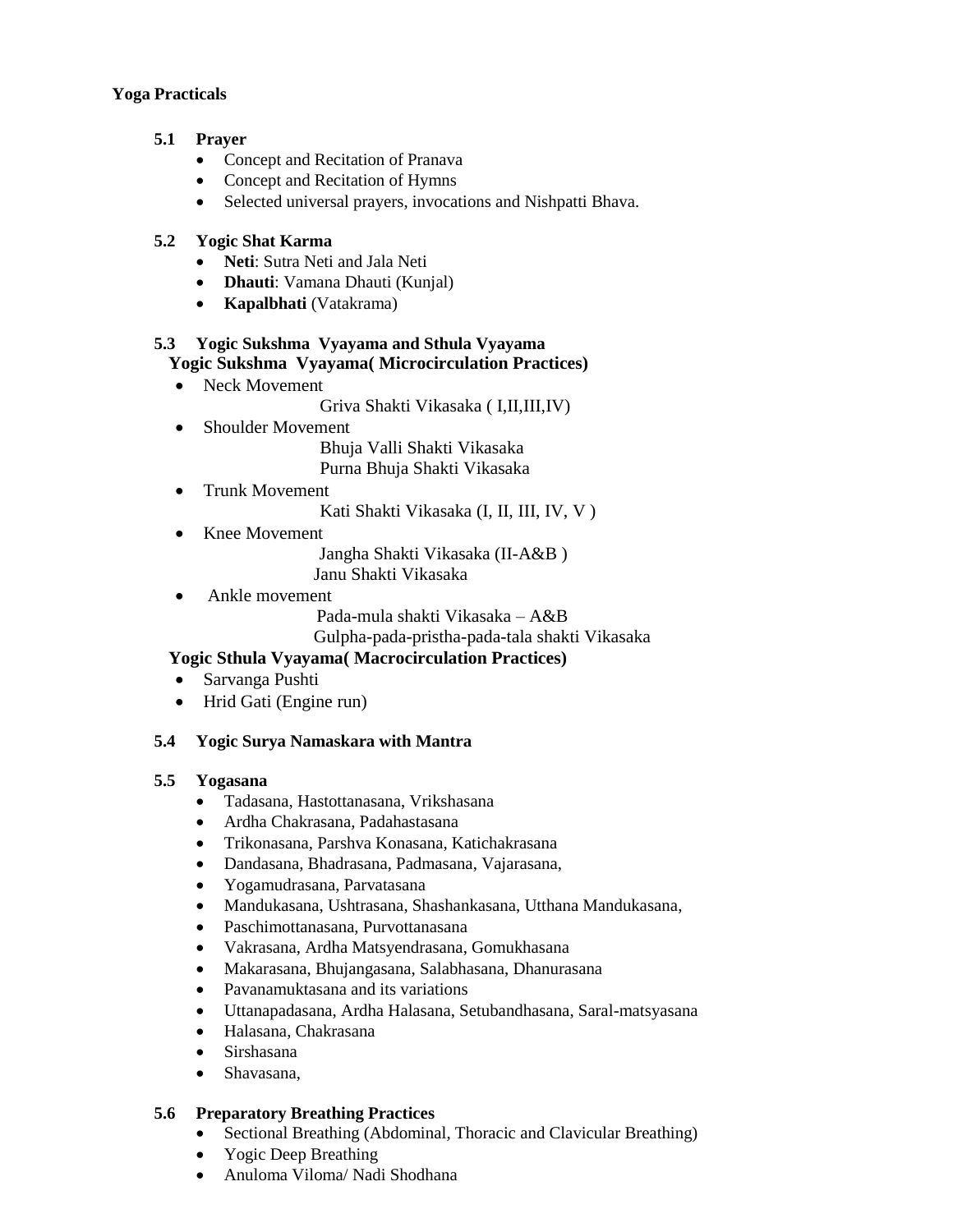#### **5.7 Pranayama**

- Concept of Puraka, Rechaka and Kumbhaka
- Ujjayee Pranayama (Without Kumbhaka)
- Sheetali Pranayama (Without Kumbhaka)
- Sitkari Pranayama (Without Kumbhaka)
- Bhramari Pranayama (Without Kumbhaka)

## **5.8 Concept and Demonstration of Bandha and Mudra**

#### **a) Bandha**

- Jalandhara Bandha
- Uddiyana Bandha
- Mula Bandha

#### **b) Mudra**

- Yoga Mudra
- Maha Mudra
- Vipareetakarani Mudra

#### **5.9 Practices leading to Dhyana Sadhana**

- Body awareness and Breath awareness
- Yoga Nidra
- Antanmauna
- Recitation of Pranava and Sohama
- Recitation of Hymns
- Practice of Dhyana

#### **5.10 Methods of Teaching & Evaluation**

- Teaching methods with special reference to Yoga
- Factors influencing Yoga teaching
- Need of teaching practice and its use in Yogic practice.
- Teaching Aids : Meaning and Need, Role of Language, Voice, Fluency, Clarity and Body language in an ideal presentation
- Methods of teaching Yoga to an individual, small group and large group
- Use of audio-visual aids, ICT, multimedia and online resources
- Lecture cum demonstration in Yoga: Its meaning, importance and method of its Presentation
- Lesson plan: Its meaning and need
- Preparation of lesson plan in Yoga, Preparation of lesson plan for an individual and for a group
- Presentation of lessons in specific Yogic practices: Kriya, Asana, Pranayama, and Dhyana.
- Assessment of a Yoga class (detection and correction of mistakes).
- Measurement, assessment and evaluation: concepts, principles and applications
- Examination reforms and designing formative and summative evaluation
- Programme evaluation: Yoga class/ workshops/ camps, yoga teaching, and yoga teacher
- Assessment of yoga centres and institutes- criteria, processes, instruments, results.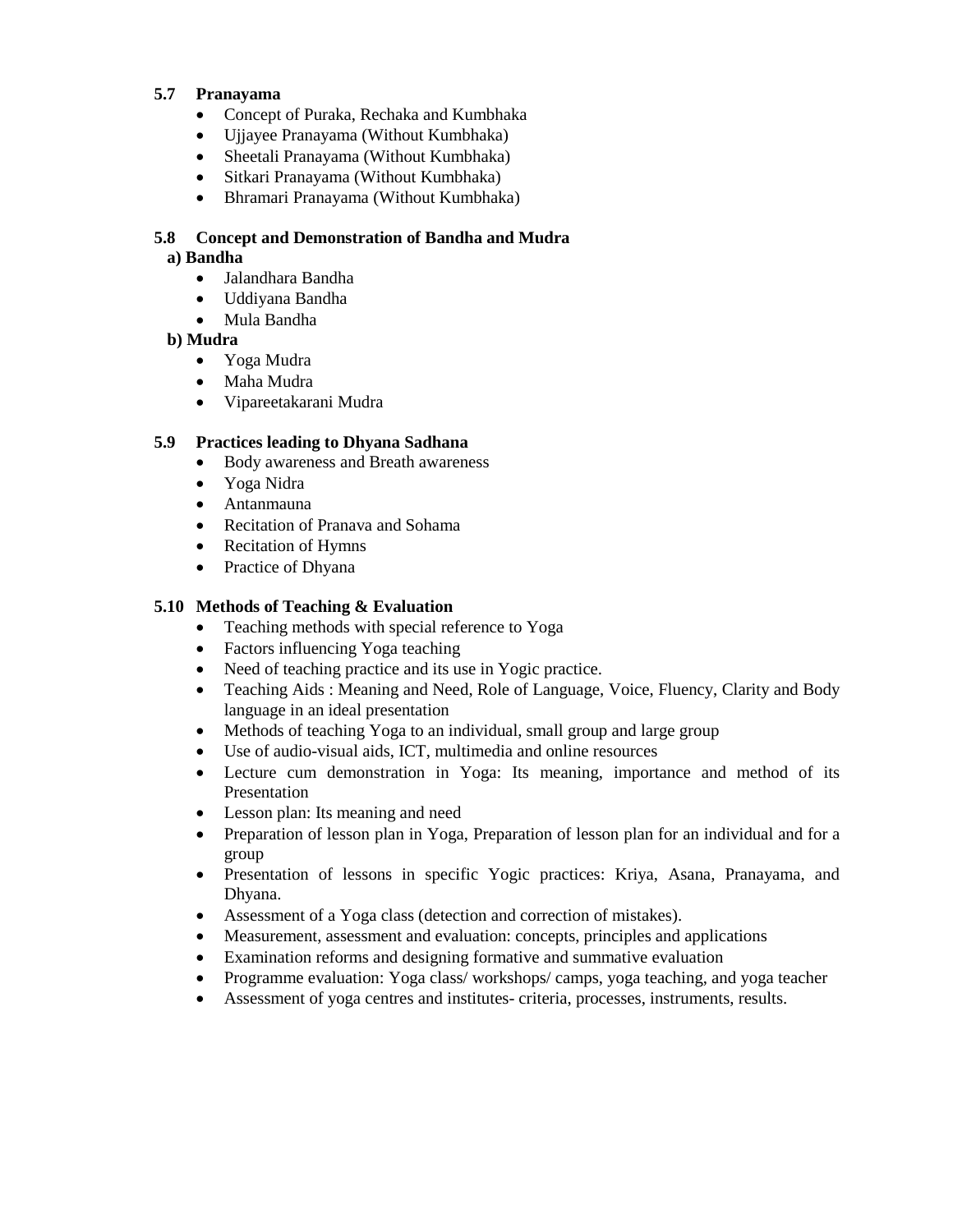# **Book for reference for Theory**

| $\mathbf{1}$   | Goyandka, Harikrishandass              |                      | <b>Yoga Darshan</b><br>Geeta Press, Gorakhpur (Samvat 2061).                                              |
|----------------|----------------------------------------|----------------------|-----------------------------------------------------------------------------------------------------------|
| $\overline{2}$ | Karel Werner                           | $\ddot{\cdot}$       | <b>Yoga and Indian Philosophy</b><br>Motilal Banarasidas., 1975                                           |
| 3              | Swami Vivekananda                      | ÷                    | Jnana Yoga, Bhakti Yoga, Karma Yoga, Raja Yoga<br>(4separate books) Advaita Ashrama, Kolkata, 2011 & 2012 |
| $\overline{4}$ | Basavaraddi I. V. and<br>Pathak, S. P. | $\ddot{\cdot}$       | Hathayoga ke Aadhar avam Prayoga (Sanskrit-Hindi),<br>MDNIY, New Delhi, 2007                              |
| 5              | Sahay G. S.                            | $\ddot{\cdot}$       | Hathayogapradipika<br>MDNIY, New Delhi, 2013                                                              |
| 6              | Gita press Gorakhpur                   | ÷                    | <b>Shreemad Bhagvadgita</b><br>Gita press Gorakhpur, Samvat 2073                                          |
| $\tau$         | Quality Council of India<br>(QCI)      |                      | Yoga professionals Official Guidebook for Level 2<br>Excel Books, New Delhi 2016                          |
| 8              | Kalidas Joshi and Ganesh<br>Shankar    | $\ddot{\cdot}$       | Yoga ke Sidhant Evam Abhyas,<br>Madhya Pradesh Hindigrantha Akadami, Bhopal, 1995                         |
| 9              | Brahmachari Swami<br>Dhirendra         | $\ddot{\cdot}$       | Yogic Suksma Vyayama,<br>Dhirendra Yoga Publications, New Delhi, 1986                                     |
| 10             | Digambarji Swami and<br>Gharote M.L.   | $\ddot{\cdot}$       | Gheranda Samhita,<br>Kaivalyadhama S.M.Y.M. Samiti, Lonavala 1997                                         |
| 11             | Sahay G. S.                            | $\ddot{\cdot}$       | Hathayogapradipika<br>MDNIY, New Delhi, 2013                                                              |
| 12             | Kalayan                                | $\ddot{\phantom{a}}$ | Upanishads $(23rd$ year Special)<br>Geeta Press, Gorakhpur                                                |
| 13             | Gore M. M.                             |                      | <b>Anatomy and Physiology of Yogic Practices,</b><br>Kanchana Prakashana, Lonavala, 2004                  |
| 14             | The Sadhaks                            | $\ddot{\phantom{a}}$ | Yoga Therapy,<br>The Yoga Institute, Santacruz, 2002                                                      |
| 15             | Swami Karmananda                       | ÷                    | <b>Management of Common Diseases,</b><br>Bihar Yoga Publication Trust, 2006, Munger                       |
| 16             | Bhogal, R. S                           |                      | <b>Yoga and Modern Psychology</b><br>Kaivalyadhama, Lonavala                                              |
| 17             | Dr. M.L. Gharote                       | ÷                    | <b>Applied Yoga,</b><br>ACE Enterprises, Madhu Rajnagar, Pune Road, Pune, 2010                            |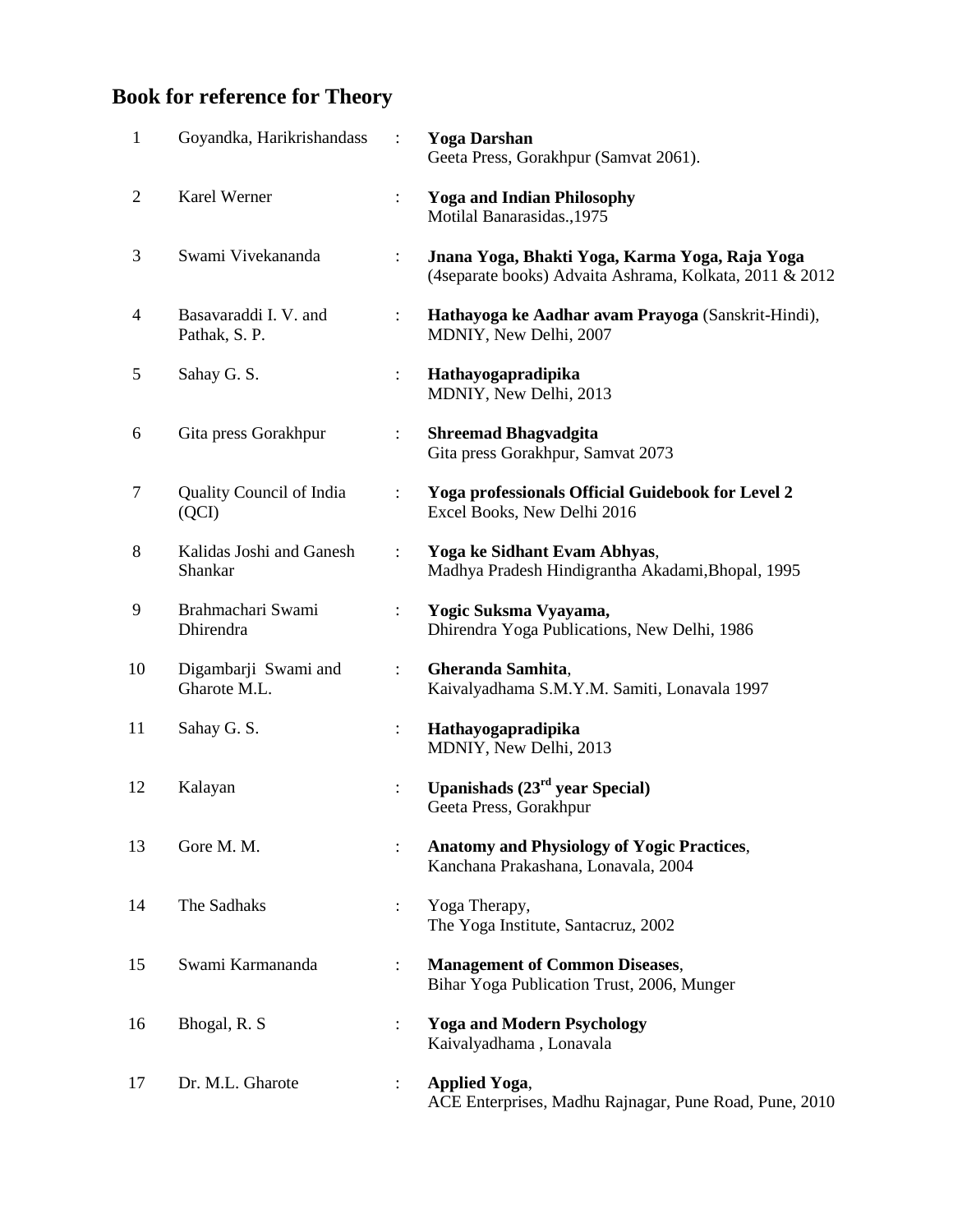| 18 | Prof. Ram Harsh Singh                      | $\ddot{\phantom{0}}$      | <b>Yoga and Yogic Therapy</b><br>Chaukhambha Subharati Publishers, Varanasi, 2011 |
|----|--------------------------------------------|---------------------------|-----------------------------------------------------------------------------------|
| 19 | <b>MDNIY</b>                               |                           | <b>Yoga Module for Wellness Series (1 to 10)</b><br>MDNIY, New Delhi 2011         |
| 20 | Basavaraddi, I.V.                          |                           | <b>How to manage Stress through Yoga</b><br>MDNIY, New Delhi                      |
| 21 | Robin, M., Nagendra, HR &<br>Ford-Kohne, N | $\sim$ 1.                 | <b>Yoga for Common Ailments</b><br>Simon & Schuster, UK, 1990                     |
| 22 | Basavaraddi, I.V. & others                 | $\mathbb{R}^{\mathbb{Z}}$ | <b>Yoga Teachers Manual for School Teachers,</b><br>MDNIY, New Delhi, 2010        |
| 23 | Jayadeva, Yogendra                         |                           | Cyclopedia Vol I, II, III & IV                                                    |

# **Books for Reference for Practicum**

| 1.  | Brahmachari Swami<br>Dhirendra            |                      | Yogic Suksma Vyayama,<br>Dhirendra Yoga Publications, New Delhi       |
|-----|-------------------------------------------|----------------------|-----------------------------------------------------------------------|
| 2.  | Brahmachari, Swami<br>Dhirendra           | $\ddot{\cdot}$       | Yogasana Vijnana,<br>Dheerendra Yoga Prakashana, New Delhi            |
| 3.  | Iyengar, B. K. S.                         |                      | Light on Yoga,<br>Harper Collins Publisher, New Delhi, 2005           |
| 4.  | Swami Kuvalyananda                        |                      | Pranayama,<br>Kaivalyadhama, Lonavla, 1992                            |
| 5.  | Saraswati, Swami<br>Satyananda            | $\ddot{\phantom{a}}$ | Asana, Pranayama, Mudra, Bandha<br>Bihar School of Yoga, Munger, 2006 |
| 6.  | Basavaraddi, I.V.                         | $\ddot{\cdot}$       | A Monograph on Yogic Suksma Vyayama, MDNIY,<br>New Delhi, 2016        |
| 7.  | Basavaraddi, I.V.                         |                      | A Monograph on Shatakarma,<br>MDNIY, New Delhi, 2016                  |
| 8.  | Basavaraddi, I.V.                         |                      | A Monograph on Yogasana,<br>MDNIY, New Delhi, 2016                    |
| 9.  | Basavaraddi, I.V.                         | $\ddot{\cdot}$       | A Monograph on Pranayama,<br>MDNIY, New Delhi, 2016                   |
| 10. | Tiwari O.P.                               | $\ddot{\phantom{a}}$ | Asana Why & How?<br>Kaivalyadhama, SMYM Samiti, Lonavla               |
| 11. | Basavaraddi, I.V. & Bharti<br>Swami Anant | $\ddot{\cdot}$       | <b>Pratah Smarana</b><br>MDNIY, New Delhi, 2016                       |